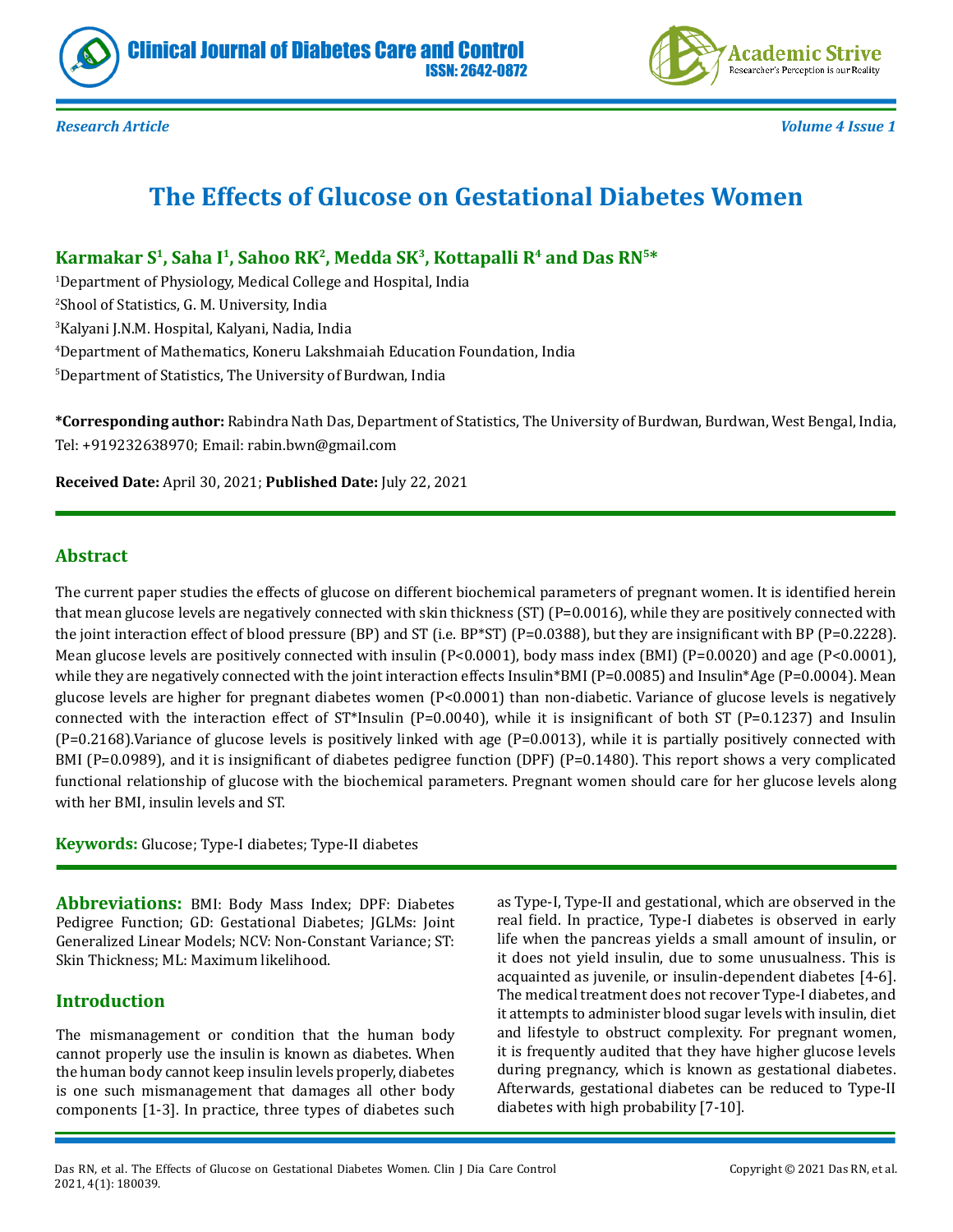The present study is based on pregnant women, which is a gestational diabetes mellitus (GDM) study. Note that GDM is observed in practice around 5% of pregnancies, but it depends on many demographic and biochemical factors of the study unit [11,12]. It is thought that the number of pregnancies may be affected by GDM that imposes a greater risk for both mother and neonate. It is little known about the effects of glucose level on different biochemical parameters and demographic factors. The current article attempts to derive the linkages of glucose levels with other biochemical parameters and demographic factors for pregnant females at least 21 years old of Pima Indian heritage. The article is arranged as follows. The next section presents materials and methods, and the subsequent sections are statistical and graphical analysis, results and discussion, conclusions.

#### **Materials and Methods**

#### **Materials**

The current study is based on a real data set of 768 Pima Indian heritage women with minimum 21 years old. The dataset was initially surveyed by the National Institute of Diabetes and Digestive and Kidney Diseases. The data set is available in the UCI Machine Learning Repository. For immediate applications, the 9 study characters are restated as follows. Study women age (in years), patient type(1=nondiabetic, 2= diabetic), blood pressure (BP) (diastolic BP (mm Hg)),pregnancies (number of times pregnancy), skin thickness (ST) (triceps skin fold thickness (mm)), glucose level (plasma glucose concentration over 2 hours in an oral glucose tolerance test), insulin level (2-hour serum insulin (mu U/ml)), diabetes pedigree function (DPF) (a function which scores likelihood of diabetes based on family history)), body mass index (BMI) (weight in  $kg/$ (height in m)<sup>2</sup>).

#### **Statistical Methods**

The considered pregnant women diabetes data are a physiological data set, which is heteroscedastic. Furthermore, the response glucose level is positive and continuous. Unequal variance data set can be modeled by adopting appropriate transformation, when it is stabilized under the transformation. For most of the heteroscedastic data sets, variance is not stabilized using suitable transformation [13]. Generally, a positive homogeneous and continuous random response variable can be modeled either by a gamma, or lognormal model [14]. For a heterogeneous dependent random variable modeling, joint generalized linear models (JGLM) using lognormal and gamma models can be adopted [15]. JGLMs is well illustrated in the book by Lee, et al. [16]. For immediate reference, JGLMs is very shortly discussed in this section.

**JGL lognormal Models:** Here Glucose level =  $y_i$  say, is the

interested continuous and positive dependent variable with unequal variance  $(\sigma_i^2)$ , and mean  $\mu_i = E(y_i)$ , maintaining Var(y<sub>i</sub>) =  $\sigma_i^2 \mu_i^2 = \sigma_i^2 V(\mu_i)$  say, where V(.) is termed as variance function. In practice, the log transformation  $z_i = \log \frac{z_i}{\sqrt{2\pi}}$ (Glucose level=y $_i$ ) is frequently used to stabilize the variance, which may not be stabilized always [13]. For deriving an appropriate model, JGLMs for the mean and dispersion are generally adopted. Considering the dependent variable Glucose level distribution as lognormal, the JGLMs of the mean and dispersion model (dependent variable Glucose level=  $y_i$ , with  $z_i$  = log(Glucose level= $y_i$ )) are given by  $\frac{1}{\pi} \int \frac{1}{\pi} \ln(\pi)$ 

$$
E(z_i) = \mu_{zi} = x_i^{\text{t}} \beta, \text{Var}(z_i) = \sigma_{zi}^2, \text{ and } \log(\sigma_{zi}^2) = g_i^{\text{t}} \gamma,
$$

Where  $x_i^t$  and  $g_i^t$  are the vectors of independent variables linked with the regression coefficients β and γ, respectively.

**JGL Gamma Models:** For **t**he dependent variable glucose level= $y_i$  as mentioned above, whose variance has two portions such that  $\sigma_i^2$  (free of mean changes) and  $V(\mu_i)$ (depends on the mean changes), while  $V(\cdot)$  is considered as the variance function that identifies the GLM family distribution. For instance, if  $V(M) = \mu$ , it is Poisson, and it is gamma, or Normal according as  $V(M) = \mu^2$ , or  $V(M) =$ 1, etc.

Mean & dispersion JGLMs for Glucose level under gamma distribution are expressed by

$$
\eta_i = g(\mu_i) = x_i^t \beta
$$
 and  $\varepsilon_i = h(\sigma_i^2) = w_i^t \gamma$ ,

where  $g(\cdot) \& h(\cdot)$  are the GLM link functions for the mean & dispersion linear predictors respectively, and  $x_i^t$ ,  $w_i^t$  are the vectors of dependent variables linked with the mean and dispersion parameters respectively. Maximum likelihood (ML) method is used to estimate mean parameters, while the restricted ML (REML) method is applied to estimate dispersion parameters [16].

## **Statistical & Graphical Analysis**

The dependent variable glucose level is modeled on the remaining dependent variables applying JGLMs under both the gamma and lognormal distribution. Here BMI, age, BP, ST, DPF, insulin, number of times pregnancy, types of sample units are treated as the independent variables. Here the dependent, or response variable glucose level is identified as heteroscedastic, so it has been modeled using JGLMs under both the distributions. The final glucose level JGLM has been taken based on the lowest Akaike information criterion (AIC) value (within each class) that minimizes both the predicted additive errors and squared error loss [17; p.203-204].Following the AIC criterion, the JGL gamma model (AIC=6991.420) gives better fit than log-normal fit (AIC=6996) as the AIC difference is greater than one which is significant. The final glucose level lognormal and gamma JGLMs analysis findings are reported in Table 1.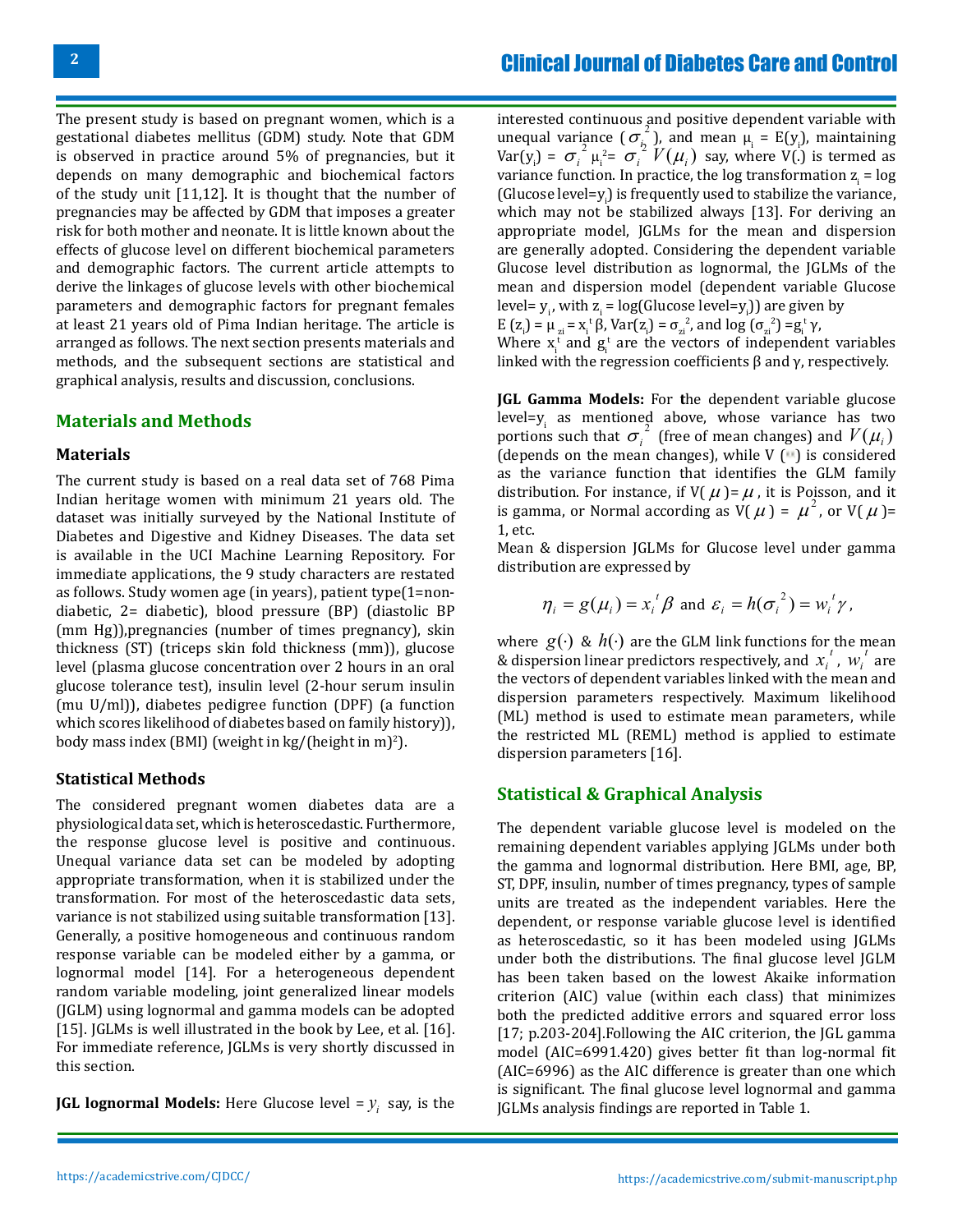# Clinical Journal of Diabetes Care and Control

| <b>Model</b>      | Covariate          | <b>Gamma Fit</b> |        |           |                | <b>Log-Normal Fit</b> |        |           |          |
|-------------------|--------------------|------------------|--------|-----------|----------------|-----------------------|--------|-----------|----------|
|                   |                    | <b>Estimate</b>  | S.E.   | t(758)    | <b>P-Value</b> | <b>Estimate</b>       | S.e.   | t(758)    | P-Value  |
| Mean              | Constant           | 4.4135           | 0.0423 | 104.11    | < 0.0001       | 4.4100                | 0.0429 | 102.78    | < 0.0001 |
|                   | BP(x3)             | 0.0006           | 0.0005 | 1.22      | 0.2228         | 0.0005                | 0.0005 | 1.09      | 0.2760   |
|                   | ST(x4)             | $-0.0059$        | 0.0019 | $-3.17$   | 0.0016         | $-0.0059$             | 0.0019 | $-3.15$   | 0.0017   |
|                   | BP*ST              | 0.0001           | 0.0001 | 2.07      | 0.0388         | 0.0001                | 0.0001 | 2.04      | 0.0417   |
|                   | Insulin $(x5)$     | 0.0018           | 0.0003 | 5.58      | < 0.0001       | 0.0018                | 0.0003 | 5.59      | < 0.0001 |
|                   | BMI(x6)            | 0.0035           | 0.0011 | 3.10      | 0.0020         | 0.0033                | 0.0011 | 2.93      | 0.0035   |
|                   | Insulin*BMI        | $-0.0001$        | 0.0001 | $-2.64$   | 0.0085         | $-0.0001$             | 0.0001 | $-2.55$   | 0.0110   |
|                   | Age $(x8)$         | 0.0044           | 0.0008 | 5.3       | < 0.0001       | 0.0041                | 0.0008 | 4.87      | < 0.0001 |
|                   | Insulin*Age        | $-0.0001$        | 0.0001 | $-3.55$   | 0.0004         | $-0.0001$             | 0.0001 | $-3.47$   | 0.0005   |
|                   | Type of<br>Patient | 0.1887           | 0.0157 | 11.97     | < 0.0001       | 0.1888                | 0.0158 | 11.91     | < 0.0001 |
| <b>Dispersion</b> | Constant           | $-4.2422$        | 0.2789 | $-15.206$ | < 0.0001       | $-4.2433$             | 0.2792 | $-15.195$ | < 0.0001 |
|                   | ST(x4)             | 0.0062           | 0.0040 | 1.541     | 0.1237         | 0.0058                | 0.0040 | 1.447     | 0.1483   |
|                   | Insulin $(x5)$     | 0.0018           | 0.0014 | 1.236     | 0.2168         | 0.0018                | 0.0015 | 1.245     | 0.2135   |
|                   | ST*Insulin         | $-0.0001$        | 0.0001 | $-2.887$  | 0.0040         | $-0.0001$             | 0.0001 | $-2.859$  | 0.0044   |
|                   | BMI(x6)            | 0.0131           | 0.0080 | 1.652     | 0.0989         | 0.0122                | 0.0079 | 1.535     | 0.1252   |
|                   | Age $(x8)$         | 0.0150           | 0.0046 | 3.228     | 0.0013         | 0.0168                | 0.0046 | 3.607     | 0.0003   |
|                   | DPF(x7)            | 0.2326           | 0.1606 | 1.448     | 0.1480         | 0.2251                | 0.1603 | 1.404     | 0.1607   |
|                   | AIC                | 6991.420         |        |           |                | 6996                  |        |           |          |

**Table 1**: Joint Log-normal and gamma model fittings of glucose levels.

The derived glucose level JGL gamma probabilistic model Table 1 is a data developed model which is tested using model diagnostic tools in Figure 1. For the fitted JGL gamma fitted glucose model Table 1, graphical diagnostic analysis is displayed in Figure 1. Figure 1(a) reveals the absolute residuals plot for the gamma fitted glucose level against the fitted values that is exactly flat straight line, concluding that variance is constant with the running means. Figure 1(b) displays the normal probability plot for the gamma fitted glucose mean model Table 1 that does not show any discrepancy of fit. Therefore, Figure 1 shows that the final gamma fitted glucose level model Table 1 is very close to its unknown true model.



**Figure1:** For the joint glucose fitted gamma model Table 1, the (a) absolute residuals plot against the glucose fitted values, and (b) the mean normal model of glucose probability plot.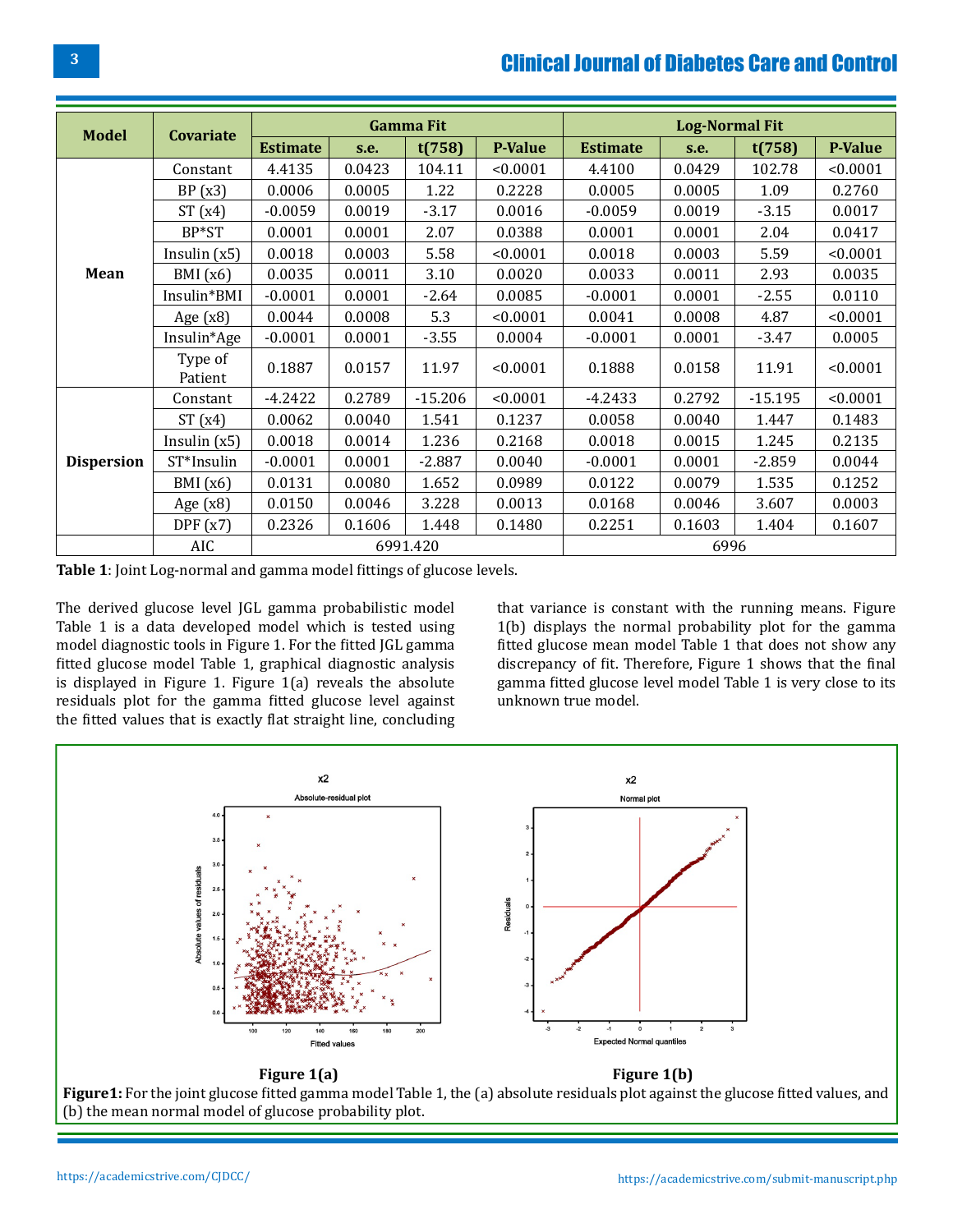#### **Results and Discussion**

Following Table 1, it is derived herein that mean glucose levels are negatively connected with ST (P=0.0016), while they are positively connected with the joint interaction effect of BP and ST (i.e. BP\*ST) (P=0.0388), but they are insignificant with BP (P=0.2228).Mean glucose levels are positively connected with insulin (P<0.0001), BMI (P=0.0020) and age (P<0.0001), while they are negatively connected with the joint interaction effects Insulin\*BMI (P=0.0085) and Insulin\*Age (P=0.0004). Mean glucose levels are higher for pregnant diabetes women (P<0.0001) than non-diabetic. Variance of glucose levels is negatively connected with the interaction effect of ST\*Insulin  $(P=0.0040)$ , while it is insignificant of both ST  $(P=0.1237)$ and Insulin (P=0.2168).Variance of glucose levels is positively linked with age (P=0.0013), while it is partially positively connected with BMI (P=0.0989), and it is insignificant of DPF (P=0.1480). Some insignificant factors such as BP (in mean model), ST, Insulin (dispersion model) are included due to marginality rule given by Nelder [17], which states that if any higher order interaction effect is confounded, then all lower-order effects should be included in the model. Note that DPF is included in the model for better fitting [18]. In Epidemiology, a partially significant factor DPF (P=0.1480) is known as confounder.

Gamma fitted glucose mean () model from Table 1 is  $=$  exp (4.4135 + 0.0006 BP -0.0059 ST + 0.0001 BP\*ST + 0.0018 Insulin + 0.0035BMI - 0.0001 Insulin\*BMI + 0.0044 Age - 0.0001 Insulin\*Age + 0.1887 Type of patients), and the gamma fitted glucose variance () model from Table 1 is  $=$  exp  $(-4.2422 + 0.0062 \text{ ST} + 0.0018 \text{ Insulin} -0.0001$ 

ST\*Insulin +0.0131BMI+ 0.015Age + 0.2326 DPF). The effects of glucose on gestational diabetes women can be

obtained by deriving an appropriate model of glucose on the remaining eight explanatory factors such as BMI, age, BP, ST, DPF, insulin, number of times pregnancy, types of patients. Both the JGL gamma and log-normal models are derived in Table 1. It is observed that the JGL gamma model is better fit than log-normal. Based on glucose level JGL gamma fit in Table 1, the above results are reported. From the gamma fitted JGL glucose level fit, the following can be easily reported.

Mean glucose levels are directly connected with the type of patients (1= non-diabetic, 2=diabetic) (P<0.0001), interpreting that they are always higher for gestational diabetes women than normal, which is observed in the real fields. The present analysis shows the real fact. Mean glucose levels are negatively connected with ST (P=0.0016), concluding that they are higher for pregnant women with thin ST level than others. But they are positively connected with the joint interaction effect BP\*ST (P=0.0388), concluding that

mean glucose levels are increasing if the joint effect of both BP and ST is increasing. Note that BP is not associated with mean glucose levels. Mean glucose levels are positively connected with age (P<0.0001), or BMI (P=0.0020), concluding that they are increasing as the age, or BMI is increasing. Generally, insulin level is negatively connected with the glucose level, but herein mean glucose levels are positively connected with insulin (P<0.0001), while they are negatively connected with the joint interaction effects Insulin\*BMI (P=0.0085) and Insulin\*Age (P=0.0004). These conclude that for higher joint effects of Insulin\*BMI, or Insulin\*Age, glucose levels are decreasing. Even though the marginal effect of Insulin is positively connected with the glucose levels, while the joint effects of Insulin\*BMI and Insulin\*Age are negatively connected with them. These current results are very special for pregnant diabetes women. For type 2 diabetes patients, it is seen that insulin is negatively connected with glucose levels, while the two interaction effects Insulin\*Age and Insulin\*BMI may, or may not be observed.

From Table 1, it is observed that the variance of glucose levels is negatively connected with the interaction effect ST\*Insulin (P=0.004), implying that pregnant women with the higher interaction effect ST\*Insulin should have very small scatteredness of glucose level. That is, the women with higher ST\*Insulin level should have almost the same glucose level, which is normal level. In the mean model, it is observed that pregnant women with thick ST and higher insulin level should have lower glucose level. In other words, pregnant women with higher ST\*Insulin effect should be non-diabetic. Variance of glucose levels is positively connected with age  $(P=0.0013)$ , or BMI  $(P=0.0989)$ , concluding that glucose levels are highly scattered for older, or obesity pregnant women. It implies that older, or obesity pregnant women may be diabetic, which is also supported by the mean model also.

The present findings support many practical situations which are frequently observed in the real society. There are very few articles which have focused the glucose level associations for pregnant women based on mean and dispersion modeling. So, the present results are not compared with the previous articles. Note that the number of pregnancies is independent of glucose level.

### **Conclusions**

The present paper has presented the results based on comparison of two models such that log-normal and gamma fits. In addition, the final model has been chosen based on AIC criterion value, and model testing plots. Moreover, the standard errors of the estimates are very small for both the models, concluding that estimates are stable. Therefore, the research should have greater faith in the reported